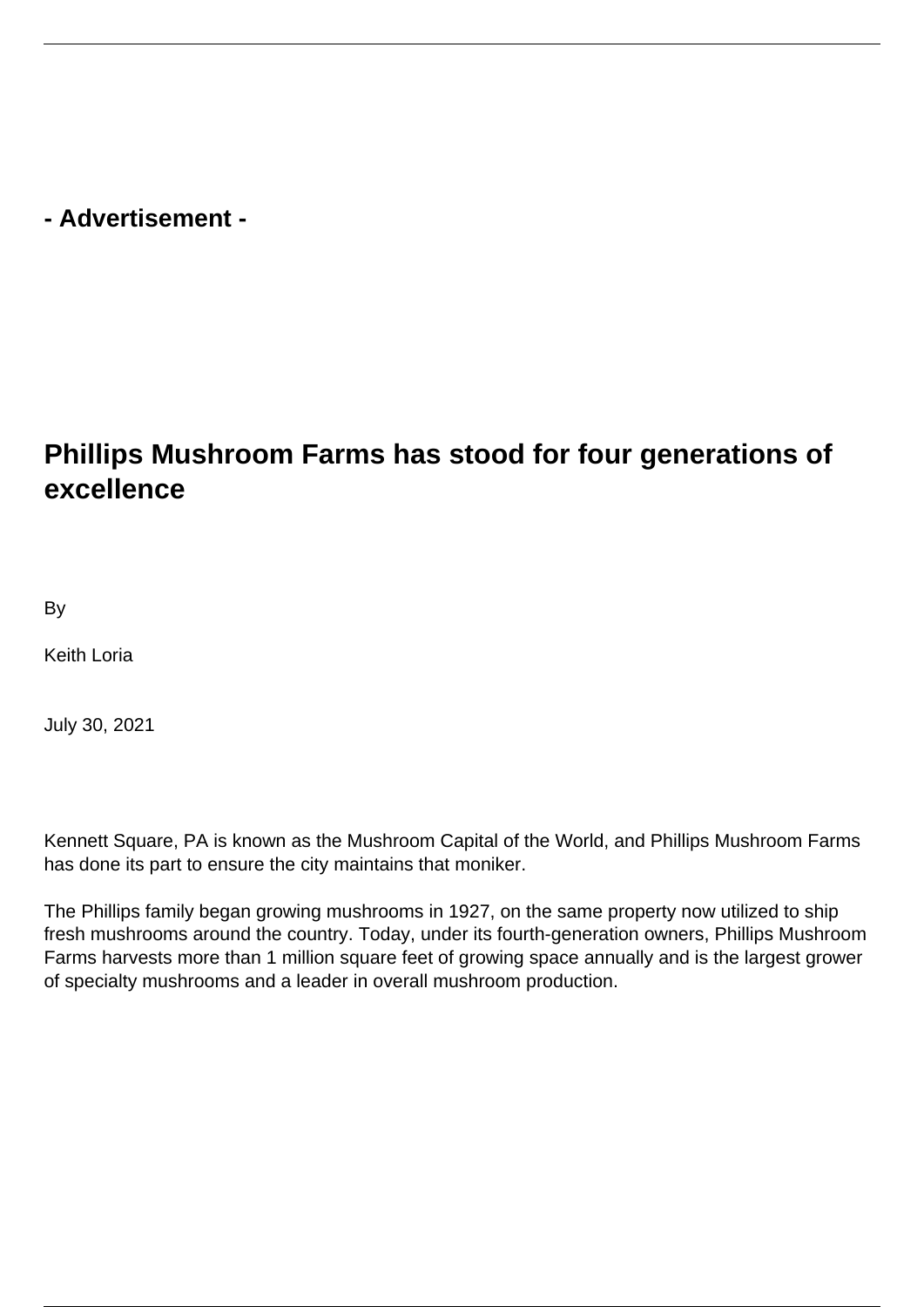

"Quality and

consistency are the most important measure of success within the mushroom industry," said Sean Steller, director of business development at Phillips Mushroom Farms. "Customers are looking for a high-quality product that shows up reliably."

One of the biggest trends in the mushroom category in recent years has been a rise in organics, and it's an area that the company has invested time and resources to.

"Organic mushrooms continue to increase in percentage of total sales each year," Steller said. "We have expanded organic mushroom production to keep up with that heavy demand. Some exciting organic options, such as the 3.5-ounce organic oyster mushroom are now being offered to our retail partners."

In addition to seeing an increase in organic mushrooms, Phillips Mushroom Farms sees numerous opportunities for mushrooms at the moment.

"Innovative new products such as mushroom jerky and mushroom chips are just starting to gain traction in the market," Steller said. "At the same time, there are many vegan restaurants focusing on mushroom menu items to replace or replicate meat. U.S. consumers are still learning about the many mushroom varieties, and that means demand will continue to grow for the industry."

Retailers are starting to get wise to the mushroom craze and during the pandemic, many saw the popularity of the mushroom grow. Steller said that those that continue to showcase the popular mushrooms should expect to continue to see increases.

"Sliced mushrooms are really popular for the added convenience factor," he said. "I would recommend carrying a sliced Shiitake item and highlight the exotic and organic mushroom varieties as consumers are searching for new exciting options."

Phillips Mushroom Farms has long focused on production of high-quality mushrooms and to better